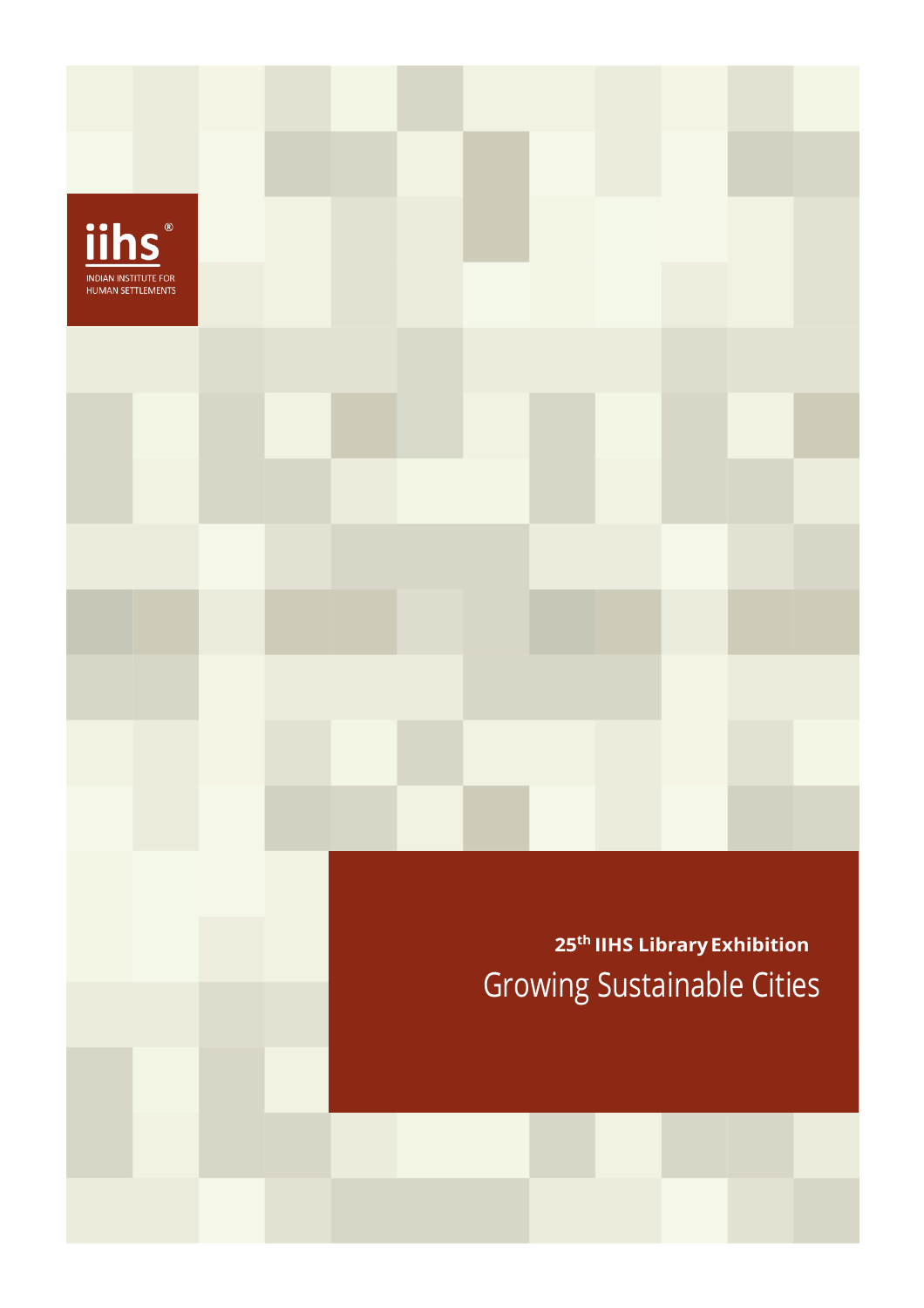## List of Books on Display

2

- 1. Department of Agriculture, Cooperation & Farmers Welfare*.* (2016). *Agricultural statistics at a glance 2015*. Government of India. Call No. 338.10954021 AGR 009798
- 2. Carpenter, N. (2009). *Farm city: The education of an urban farmer*. Penguin. Call No. 630.91732 CAR 016383
- 3. Carpenter, N., & Rosenthal, W. (2012). *The essential urban farmer*. Penguin. Call No. 630.91732 CAR 015541
- 4. Chadha, G. K., & Bhaumik, S. K. (2008). *Reforming Indian agriculture: towards employment generation and poverty reduction : Essays in honour of G.K. Chadha*. Sage. Call No. 338.1854 REF 005222
- 5. Chakrabarty, S., Narayan, S., & Khan, F. A. (2019). *Arts & science of organic farming*. Notion Press. Call No. 631.584 CHA 016352
- 6. Chandra, S., Kumar, S., & Bairwa, K. C. (2017). *An introduction to agricultural social sciences*. New Vishal Publications. Call No. 338.1076 CHA 016356
- 7. Cockrall-King, J. (2012). *Food and the city: Urban agriculture and the new food revolution*. Prometheus Books. Call No. 363.8 COC 015644
- 8. Davé, J., & Devasar, N. (2019). *100 Indian garden flowers: The big little nature book*. DK India. Call No. 635.90954 DAV 016359
- 9. de Zeeuw, H., & Drechsel, P. (Eds.). (2015). *Cities and agriculture: Developing resilient urban food systems*. Routledge. Call No. 338.1 CIT 008050
- 10. Devakumar, N., & Shankar, M. A. (2014). *Organic farming stakeholders directory of Karnataka*. Karnataka State Department of Agriculture. Call No. 631.584095487 DEV 013604
- 11. D'Hulster, J. (2010). *Conservation agriculture: Pleading for a plentiful India*. INTACH. Call No. 333.7616 DHU 003558
- 12. Dinar, A. (2008). *Climate change and agriculture in Africa: Impact assessment and adaptation strategies*. Earthscan. Call No. 338.14096 CLI 004488
- 13. Dinar, A., & Mendelsohn, R. O. (2011). *Handbook on climate change and agriculture*. Edward Elgar. Call No. 338.14091724 HAN 005284
- 14. Dubbeling, M., Veenhuizen, R. v., & Zeeuw, H. d. (2010). *Cities, poverty and food: Multi stakeholder planning in urban Agriculture*. Practical Action Publishing. Call No. 338.191724 DUB 002326
- 15. Faires, N. (2016). *The ultimate guide to urban farming: Sustainable living in your home, community, and business*. Simon and Schuster. Call No. 631.5 FAI 016361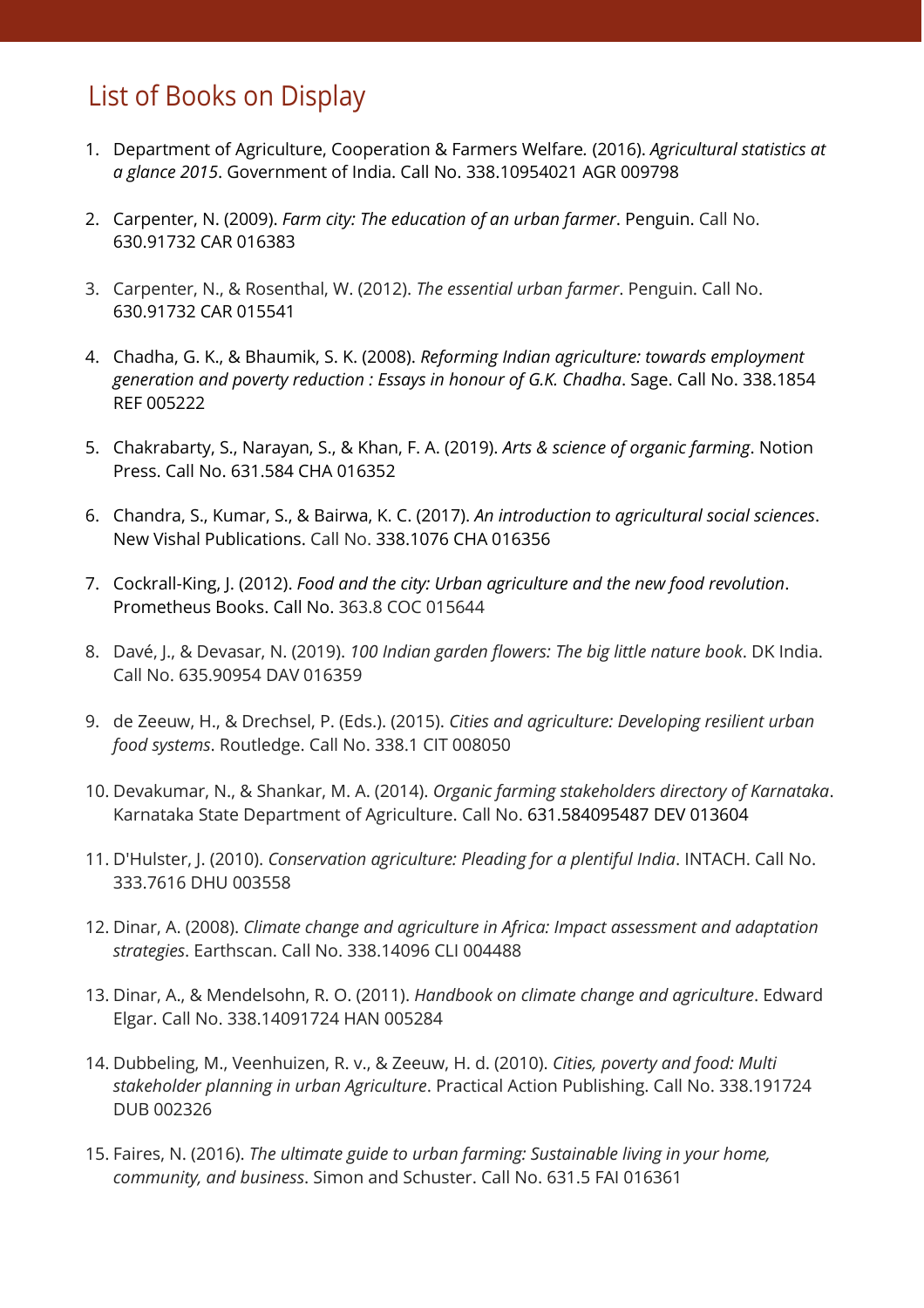16. Fukuoka, M. (1985). *The natural way of farming*. Japan Publications. Call No. 631.584 FUK 016363

3

- 17. Fukuoka, M. (2009). *The one-straw revolution: An introduction to natural farming*. New York Review of Books. Call No. 631.5814 FUK 016362
- 18. Ferroni, M. A. (2013). *Transforming Indian agriculture-India 2040: Productivity, markets, and institutions*. Sage. Call No. 338.10954 TRA 005230
- 19. Gordon, I. J., Prins, H. H., & Squire, G. R. (Eds.). (2016). *Food production and nature conservation: Conflicts and solutions*. Taylor & Francis. Call No. 338.19 FOO 010629
- 20. Gupta, A. (1998). *Postcolonial developments: Agriculture in the making of modern India*. Duke University Press. Call No. 307.141209542 GUP 007774
- 21. Hardman, M., & Larkham, P. J. (2014). *Informal urban agriculture: The secret lives of guerrilla gardeners*. Springer. Call No. 630.91732 HAR 016178
- 22. ICAR. (2020). *Handbook of agriculture extension*. Indian Council of Agricultural Research. Call No. 630.715 HAN 016357
- 23. Iyer, V. (2018). *Moong over microchips: Adventures of a techie-turned-farmer*. Penguin Random House India. Call No. 658.404092 IYE 016358
- 24. Jacquet, P., Pachauri, R. K., & Tubiana, L. (2011). *Development, the environment and food : Towards agricultural change?* TERI Press. Call No. 338.1 DEV 003135
- 25. Jainer, S., & Matto, M. (2017). *Green infrastructure: A practitioner's guide*. Centre for Science and Environment. Call No. 635.965 GRE 009467
- 26. Khandelwal, A., & Deo, S. (2013). *Women in agriculture: Breaking the grass ceiling*. Aakar Books. Call No. 630.820954 KHA 015948
- 27. Krishna, S. (2012). *Agriculture and a changing environment in Northeastern India*. Routledge. Call No. 630.9541 AGR 006711
- 28. Ladner, P. (2011). *The urban food revolution: Changing the way we feed cities*. New Society Publishers. Call No. 630.91732 LAD 009562
- 29. Marsden, T., & Morley, A. (Eds.). (2014). *Sustainable food systems: Building a new paradigm*. Routledge. Call No. 338.19 SUS 006344
- 30. Mazoyer, M., & Roudart, L. (2006). *A history of world agriculture: From the neolithic age to the current crisis*. Cornerstone Publications. Call No. 630.9 MAZ 000480
- 31. McMichael, P. (2013). *Food regimes and agrarian questions*. Fernwood Publishing. Call No. 338.19 MCM 009446
- 32. Narain, V. (2018). *Public Policy: A View from the South*. Cambridge University Press. Call No. 320.6091724 NAR 009477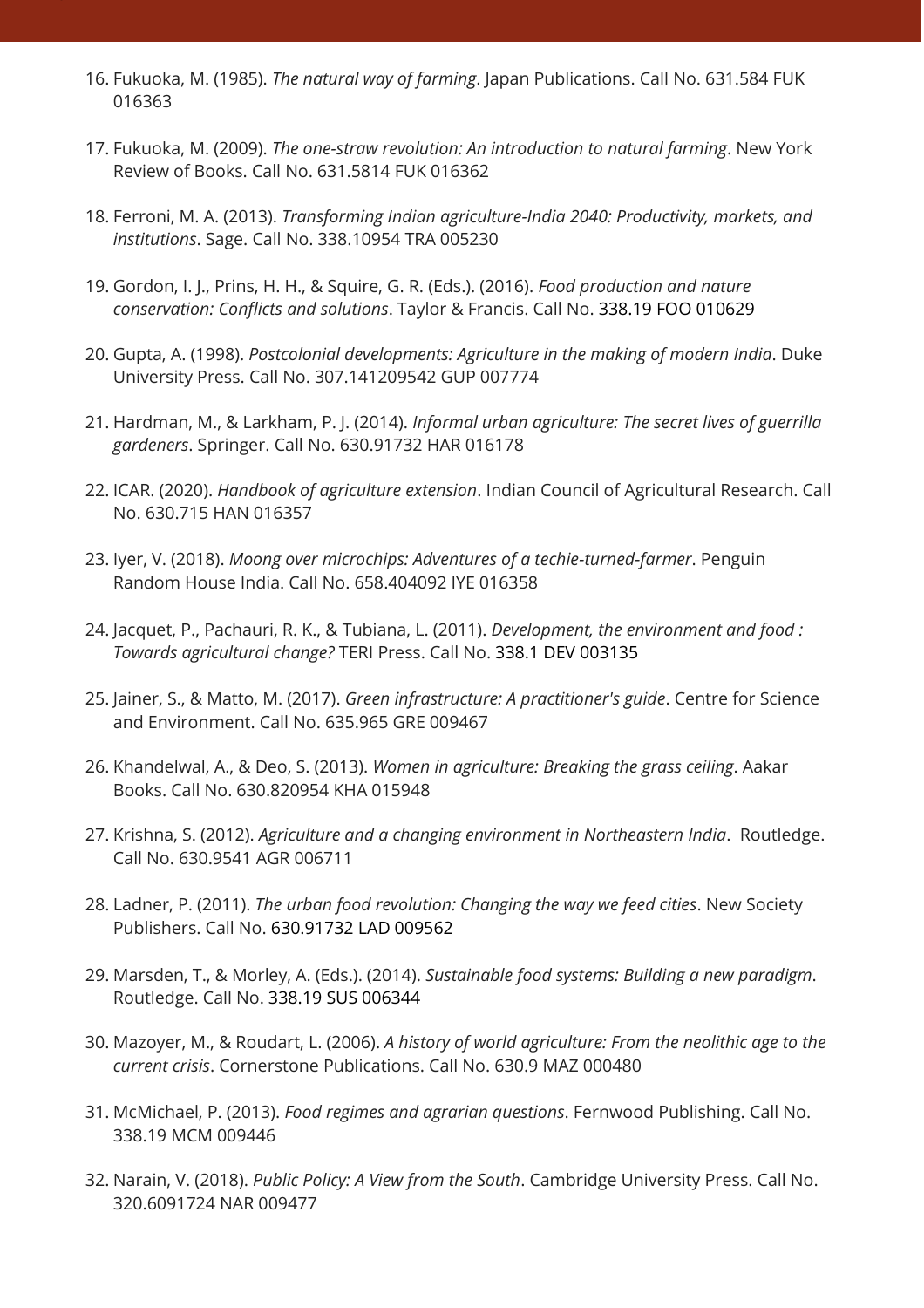- 33. Narain, V. (2004). *Making every drop count*. The Energy and Resources Institute. Call No. 363.610954 MAK 003114
- 34. Narain, V., & Prakash, A. (Eds.). (2016). *Water security in peri-urban South Asia: Adapting to climate change and urbanization*. Oxford University Press. Call No. 363.610954 WAT 010993
- 35. Department of Agriculture. (1976). *National commission on agriculture, 1976*. Ministry of Agriculture and Irrigation. Call No. 338.10954 NAT 004523
- 36. *National conference on Peri-urban agriculture and ecosystems: the multi-faceted contribution to urban resilience*. (2016). Gorakhpur Environmental Action Group. Call No. 630.91732 NAT 008545
- 37. Orsini, F., Dubbeling, M., De Zeeuw, H., & Gianquinto, G. (Eds.). (2017). *Rooftop urban agriculture*. Springer. Call No.630 ORS 016075
- 38. Osswald, N., & Menon, M. K. (2013). *Organic food marketing in urban centres of India*. International Competence Centre for Organic Agriculture (ICCOA). Call No. 641.3020954 OSS 016354
- 39. Palanisami, K., Ranganathan, C. R., Nagothu, U. S., & Kakumanu, K. R. (2014). *Climate change and agriculture in India: Studies from selected river basins*. Routledge. Call No. 630.2515 PAL 005145
- 40. Palaniappan, S. P., & Annadurai, K. (2018). *Organic farming: Theory & practice*. Scientific Publishers. Call No. 631.584 PAL 016365
- 41. Purushothaman, S., & Patil, S. (2019). *Agrarian change and urbanization in Southern India: City and the peasant*. Springer. Call No. 338.1095487 PUR 016348
- 42. Ray, S. (2009). *Handbook of agriculture in India*. Oxford University Press. Call No. 630.954 HAN 008884
- 43. Redwood, M. (Ed.). (2012). *Agriculture in urban planning: Generating livelihoods and food security*. Routledge. Call No. 630.91732 RED 012605
- 44. Planning Commission. (2002). *Report of the Steering Committee on Agriculture and Allied Sectors for formulation of the eleventh five year plan (2002-2007)*. Planning Commission, Government of India. Call No. 338.10954 REP 004922
- 45. Planning Commission. (2002). *Report of the Steering Committee on Agriculture and Allied Sectors for the tenth five year plan (2002-2007)*. Government of India. Call No. 338.10954 AGR 006452
- 46. Rosset, P. M., & Altieri, M. A. (2017). *Agroecology: science and politics*. Practical Action Publishing. Call No. 630.2745 ROS 009449
- 47. Sachdeva, P., & Tongbram, V. (2020). *A Naturalist's guide to the garden flowers of India*. Prakash Books. Call No. 635.90954 SAC 016360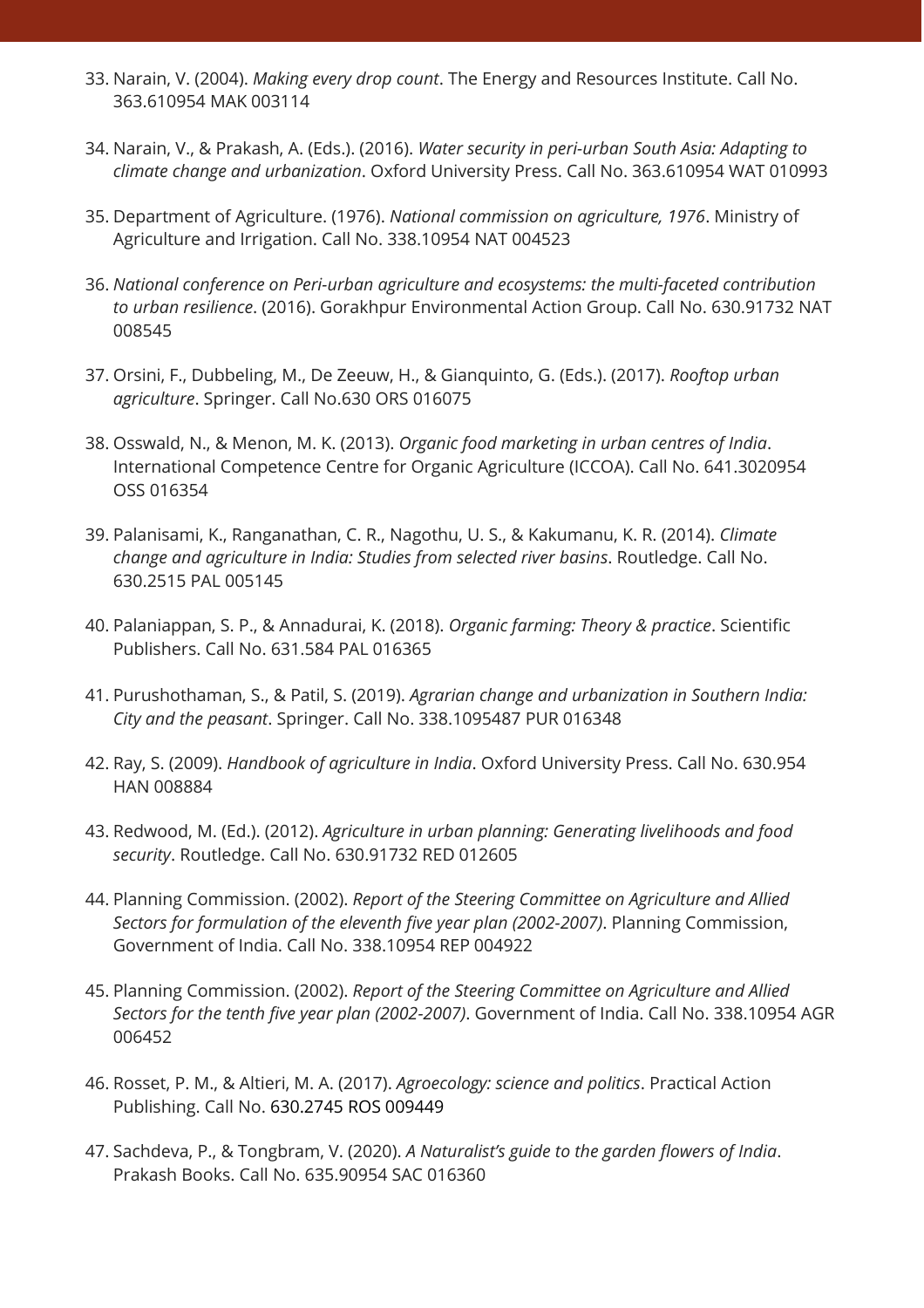- 48. Sarmah, D. (2020). *Agroforestry in Karnataka - a golden opportunity for green growth*. Notion Press. Call No. 634.99095487 SAR 016351
- 49. State Planning Board. (2012). *Karnataka agriculture and rural development*. Planning, Programme Monitoring & Statistics Department. Government of Karnataka. Call No. 338.1095487 ECO 004408

5

- 50. Subbarayalu, S. (2014). *Dr. H.F.C. Cleghorn, founder of Forest Conservancy in India*. Notion Press. Call No. 634.9092 SUB 008474
- 51. Subramanian, R. S., Boologaswamy, B., & Peramaiyan, P. (2019). *Socio-economic and environmental benefits of urban agriculture*. LAMBERT Academic Publishing. Call No. 338.19095482 SUB 016353
- 52. Sumberg, J., & Thompson, J. (Eds.). (2012). *Contested agronomy: Agricultural research in a changing world*. Routledge. Call No. 630.72 CON 009969
- 53. *The Hindu survey of Indian agriculture*. (2009). Kasturi & Sons. Call No. 630.954 HIN 000551
- 54. Tiwari, S., & Devasar, N. (2019). *100 Indian trees: The big little nature book*. DK India. Call No. 582.160954 MUK 002424
- 55. Vandermeer, J. (2011). *The ecology of agroecosystems*. Jones & Bartlett Learning. Call No. 630 VAN 008794
- 56. Vepa, S. S. (2003). *Atlas of the sustainability of food security*. M.S. Swaminathan Research Foundation. Call No. 338.1954 VEP 000088
- 57. Verma, S., & Bodh, P. C. (2018). *Glimpses of Indian agriculture*. Oxford University Press. Call No. 338.10954 SHA 012887
- 58. Waterhouse, A. C. (2013). *Food & prosperity: balancing technology and community in agriculture.* Rockefeller Foundation. Call No. 630.972 WAT 003748
- 59. Whitfield, S. (2016). *Adapting to climate uncertainty in African agriculture: narratives and knowledge politics*. Routledge. Call No. 338.14096 WHI 007637
- 60. *World development report 2008: agriculture for development*. (2007). World Bank. Call No.338.1 WOR 002783
- 61. Zeeuw, H.D., & Drechsel, P. (2015). *Cities and agriculture: Developing resilient urban food systems*. Routledge. Call No. 338.1 CIT 008050